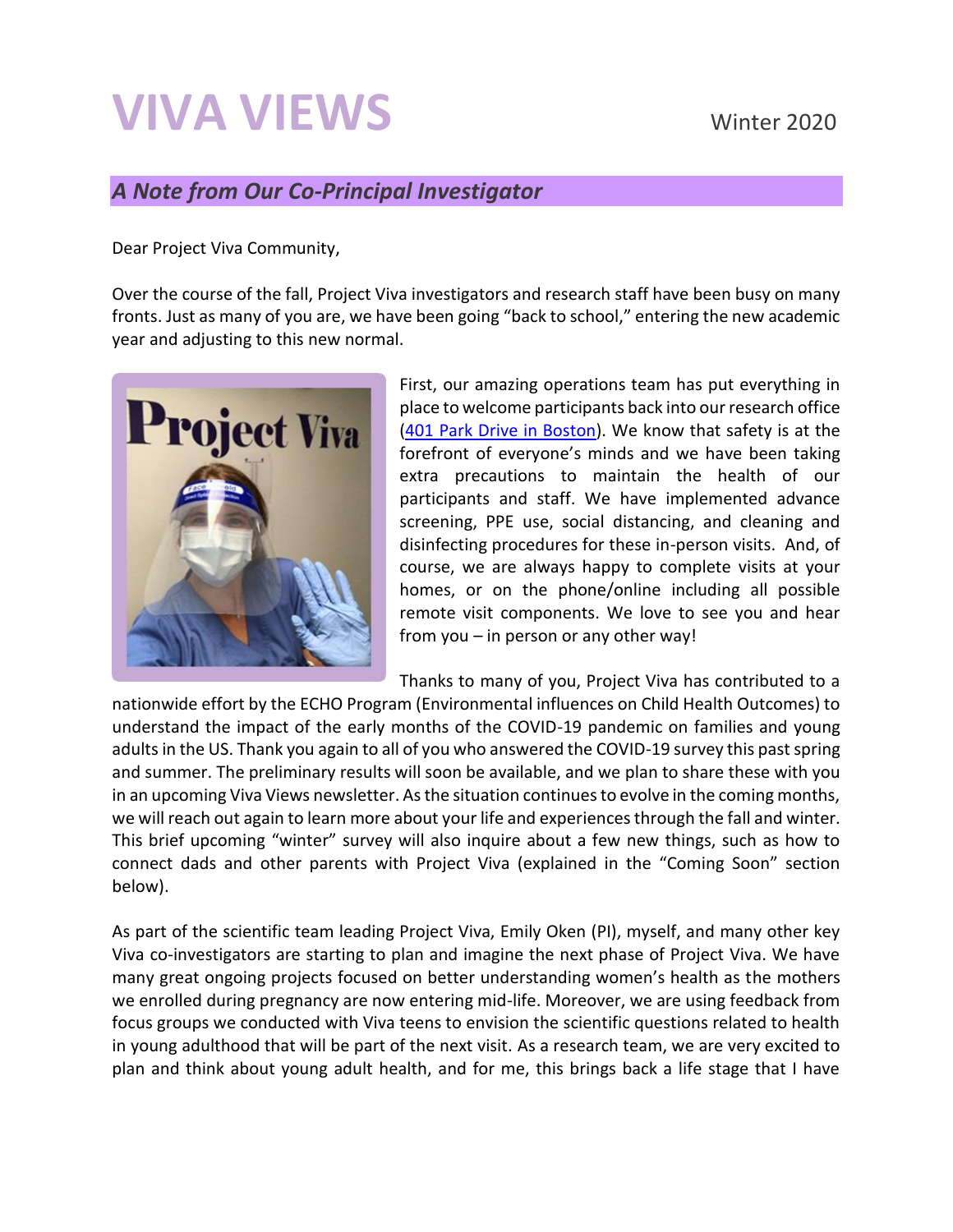always been passionate about, and a focus on [my very first research project](https://www.nature.com/articles/0803572/) about how to promote healthy lifestyles in university students.



We hope everyone is staying safe and healthy! *MF* thirect

Marie-France Hivert, co-PI of Project Viva

## *Coming Soon: Young Adulthood and a Renewed Focus on Viva Moms…and Other Parents!*



As Project Viva wraps up the Mid/Late Teen visit and enters its third decade, we are thinking ahead to what is next. We are very excited to announce that we have received new grant funding from the National Institutes of Health that will allow us to continue examining how health evolves across the generations. Our plans include:

- **Ongoing follow-up with Viva Moms:** We will launch a new visit next year, which will include some things we have collected for many years, as well as new elements to better understand moms' health before, during, and after menopause. Some of the new elements include activity monitors for sleep; brain MRI scans; and computerized memory tests.
- *Ongoing follow-up with Viva Young Adults:* We hope to keep in touch with the Viva kids – now young adults – even as they graduate high school, college and begin to live on their own. We will be testing new online and smartphone-based data collection tools.
- *New – more Viva Parents!* Up until now, Project Viva has collected information only from Viva moms and kids. We have heard many times over the years that fathers and other parents have felt a bit left out. So finally, we are preparing to collect some information from them! But first, we need to know how to reach them. In an upcoming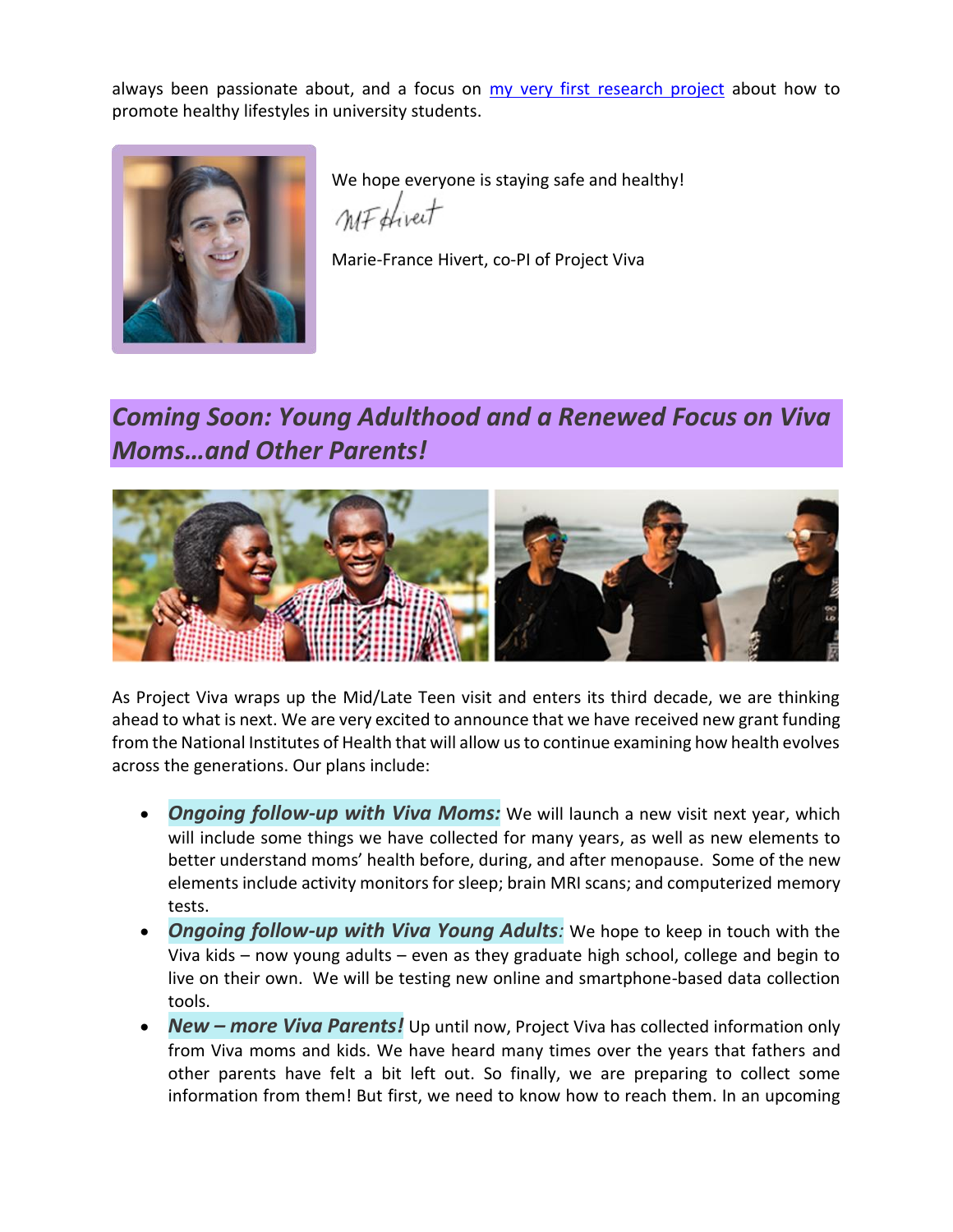questionnaire, we will be asking both moms and young adults for their contact information so that we can reach out to them directly. We realize that Viva young adult participants may have different types of relationships with biological fathers, as well as other parental figures. We would appreciate receiving the biological father's contact information to request information about his health and background. If the Viva young adult has another parent who has been like a father (stepfather, adoptive father, etc.), we would also like to contact them to learn more about their background, because we know that genetics are not the only influences on health and development. Similarly, we would also welcome contact information for same-sex or non-male-identifying partners of Viva moms who have been parental figures in our young adult participants' lives. Please note that providing this information will not enroll the father/parent in Project Viva or in any way obligate them to participate; it will just allow us to contact them and invite them to be part of the study. If dads or other parental figures decide to join Project Viva, we plan to collect some information that will help us conduct more interesting and informative research about influences on health across the life course. We will be asking for this contact information in our upcoming winter questionnaire. Both young adults and moms will have these questions on their questionnaire, and it is fine if you both provide the same information! Please reach out to the Project Viva staff if you have any questions about our plans!



#### **WHAT PARTICIPANTS ARE SAYING ABOUT PROJECT VIVA**

"The researchers are serious about the science and have a way of making us feel like a welcome part of their work."

"We have always found the staff a pleasure to work with and very responsive. My daughter and I are pleased to be able to contribute for the greater good, and the results (and tests, visits, and questionnaires) over the years have been interesting."

"Thank you as always for all that you do. This cohort study is so important and I'm proud to have participated for the past 20+ years!"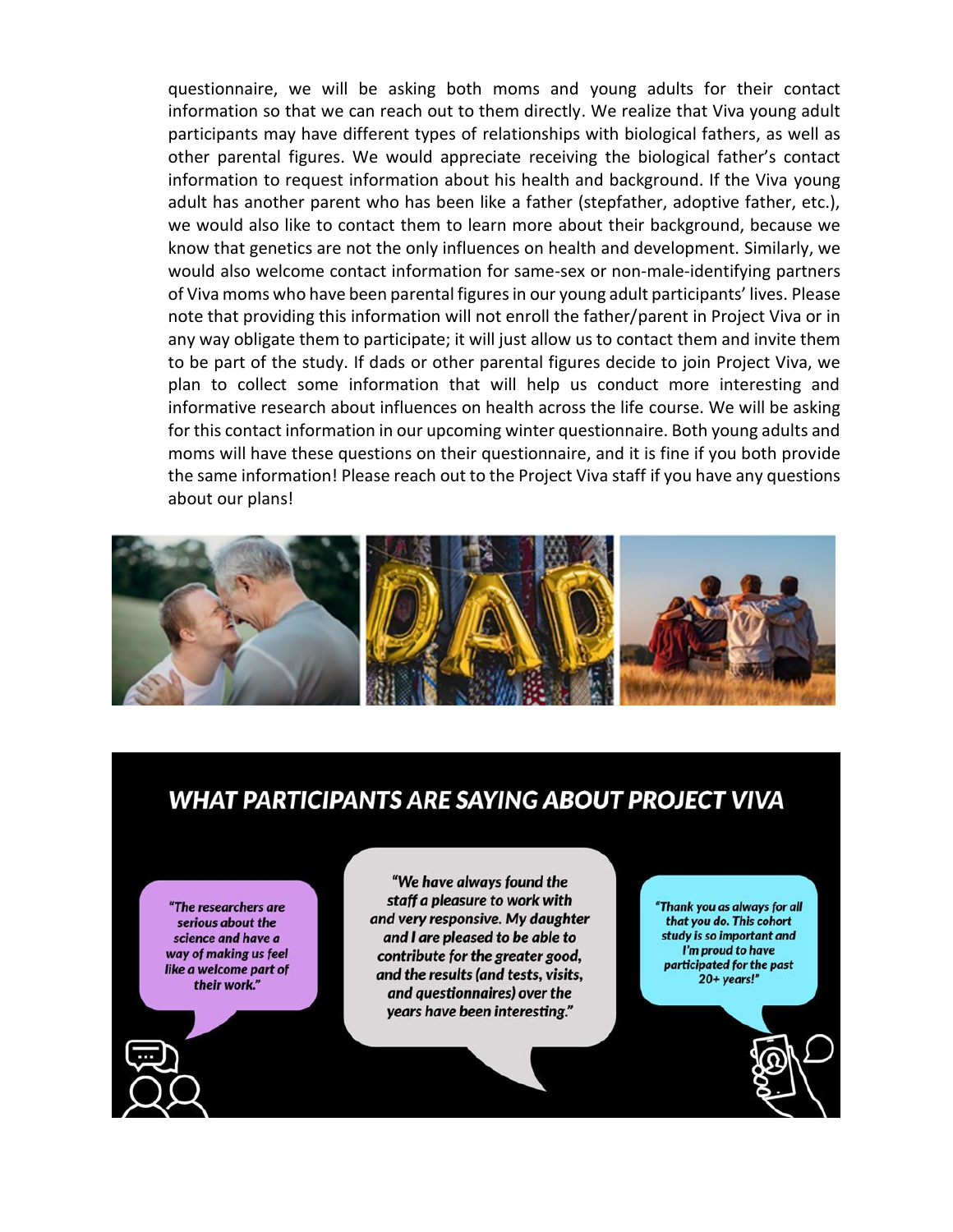### *We Asked, You Shared, and We Listened!*

Earlier this year, we distributed a survey that gave our participants the opportunity to share with us how to improve their overall Project Viva experience. Thanks to the hundreds of responses from our committed participants, we are gaining a better understanding of how to improve scheduling and completing our visits. In response, we created an abbreviated in-person visit to decrease the time commitment, we are going to include more graphics in our communications, and we will share the important scientific research findings that our participants help us discover. We always welcome feedback  $-$  if there is something we missed, please reach out to us at [project\\_viva@hphc.org,](mailto:project_viva@hphc.org) anytime!



#### *Recent Project Viva Findings: You Don't Want to "Sleep" on These!*



Sleep is important for healthy development, especially for young children. It has been hypothesized that a child's sleep can be disrupted when their mother experiences stress, even if that stress occurred during pregnancy. Project Viva investigators studied whether a mother's experiences of racial discrimination before and during pregnancy can affect the sleep behaviors of her infant[. This analysis, published in the](https://www.sciencedirect.com/science/article/pii/S235272182030067X) *Sleep Health*  [journal,](https://www.sciencedirect.com/science/article/pii/S235272182030067X) included data from 552 Project Viva mothers who self-identified as women of color. Investigators found that mothers who reported experiencing racial discrimination in three or more places (e.g. at work, getting medical care, getting service in stores) had